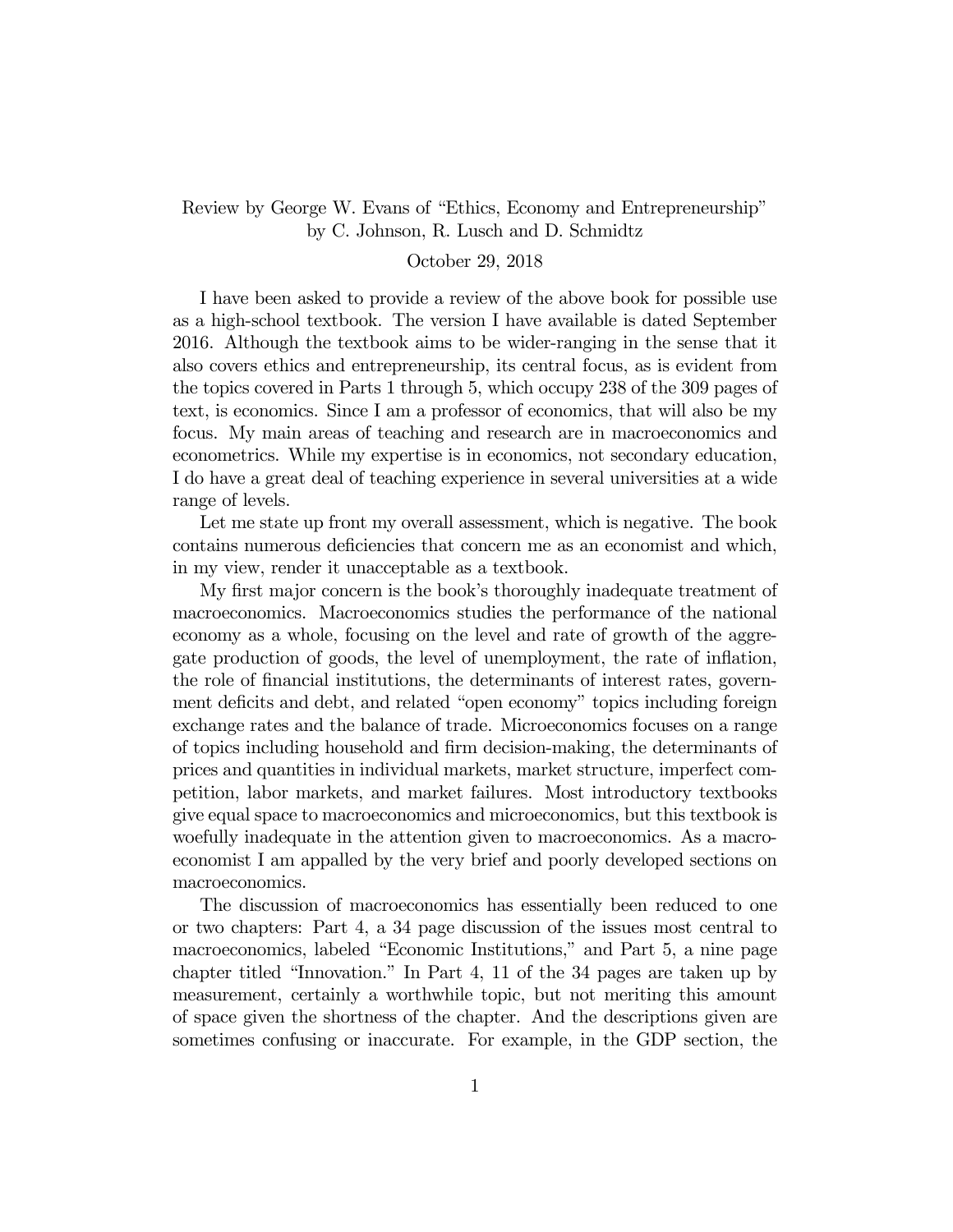paragraph on pp. 224-5 jumbles together the three approaches in a way students will find confusing. This is then followed by the breakdown of GDP into categories, which is based on the expenditure approach, not, as stated, the production approach. Students will also wonder how "net exports" can be a category — in my experience students invariably find this confusing unless it is explained carefully. The section pp. 222-232 on measuring economies notes the limitations of measures of GDP and the unemployment rate, but the critique of the unemployment rate is overstated, concluding that "a little investigation" reveals "how easily they can be misinterpreted and therefore potentially misused." One might think from the discussion of the discouragedworker effect that the Bureau of Labor Statistics ignores this point. However the BLS measures this effect in their survey question and also asks whether employed workers working part-time would prefer more hours or full-time work. Their higher U6 measure takes into account both of these effects. If one plots together a time series of the U6 and the "headline" U3 measure, one sees that these two measures largely move in parallel. Thus, the relevant information is publicly available and, importantly, both U3 and U6 provide consistent information about the underutilization of labor in recessions.

But the big problem with Part 4 is what is not discussed. A major part of macroeconomics is providing an explanation of the business cycle, which consists of periodic but irregular stretches of economic expansion punctuated by recessions. Why do recessions occur? Why are they sometimes deep and sometimes mild? What can economic policy do to avoid or moderate recessions? These issues are usually viewed as the central "short-run" economic questions in macroeconomics and should receive a prominent place in any textbook. The inadequacy of the textbook under review can be seen quickly by noting that the word "recession" appears on only one page of the entire manuscript: p. 235.

Adequately discussing business-cycle fluctuations requires a model of goods market and financial markets equilibrium. The standard treatment is the IS-LM model or its extension, the AD-AS (aggregate demand - aggregate supply) model. The model plays a central role in macroeconomics, comparable to supply and demand in microeconomics. As with supply and demand in microeconomics, elementary versions of the standard macro model can be presented in introductory courses, and the model can then be used to discuss causes of different recessions. For example, in the "tech bust" recession of 2001 a major role was played by reduced business investment, particularly in telecommunications and the tech sector, whereas the Great Recession starting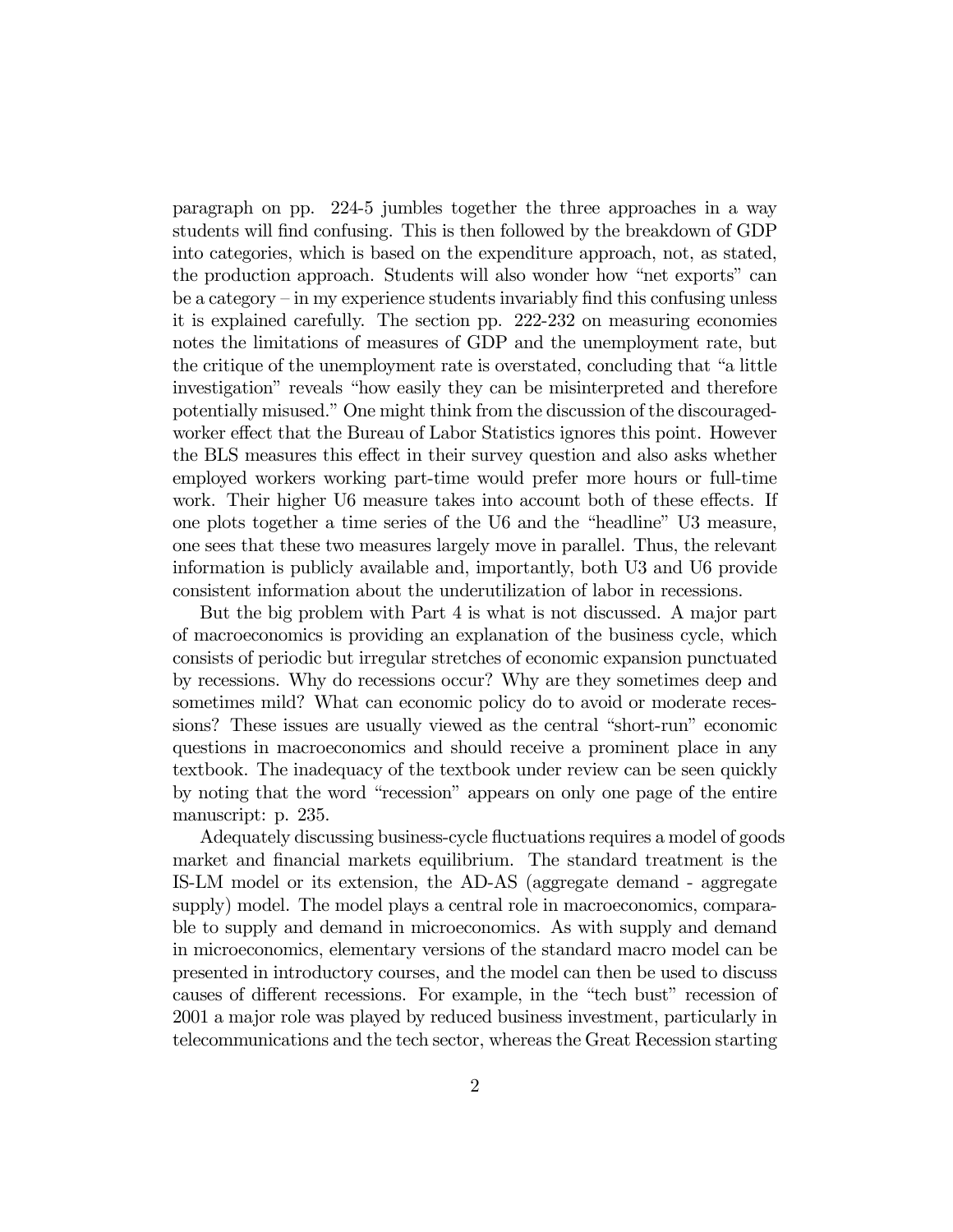in December 2007 was initiated by falling house prices and a financial crisis. Besides understanding how recessions are precipitated and propagated, the model can be used to discuss how monetary and fiscal policy have played a role in moderating recessions and to facilitate expansions.

The treatment of policy in the book is much too brief, and it is poorly written. Fiscal policy is reduced to two pages and monetary policy is reduced to two pages. The discussion of fiscal policy near the top of p. 234 is hindered by its brief description of the aggregate demand curve; this relationship has an explanation quite different from the demand curve in a single market; it needs the macro model to understand the mechanism. The second full paragraph fails to make the critical distinction between government transfers and government purchases of goods and services. It then ends with a statement that is at best misleading; instead, theory and empirical estimates agree that, ceteris paribus, an increase in government purchases of goods and services financed by tax increases is net expansionary.

The next paragraph on p. 234, which considers an increase in government spending financed by bond issue (deficit spending) is also misleading. This cannot be coherently discussed without considering both the state of the economy and the way monetary policy is set. However, in almost all contexts, the increase in government spending will be net expansionary in the short run (over several years). Furthermore, if the economy is below capacity, e.g. in a recession, and if monetary policy is implemented by setting a target for the federal funds interest rate, as it has been in the US the last 25 years, then increases in government spending will be effective, increasing GDP by substantially more than the increase in government spending (the multiplier effect). The discussion on p. 235 is better, though it suffers from a disconnect with the poorly presented and misleading arguments on the previous page.

I should also mention that the discussion at the bottom of p. 234, concerning the exchange rate effects of fiscal policy in an open economy, depends critically on the stance of monetary policy. This is the only reference in the book that I can find to foreign exchange rates. Consequently, students coming upon this paragraph will have no idea what is being discussed. I also note that, near the bottom of p. 235, the criticism of discretionary fiscal policy that it takes too long to implement did not apply to the fiscal stimulus of 2009-2011.

Finally, the discussion of fiscal policy does include a useful graph, Figure 4.1, of the deficit to GDP ratio from 1962 to 2002 and the increases in the deficit ratio in the late 1960s connected to the Vietnam War, and in the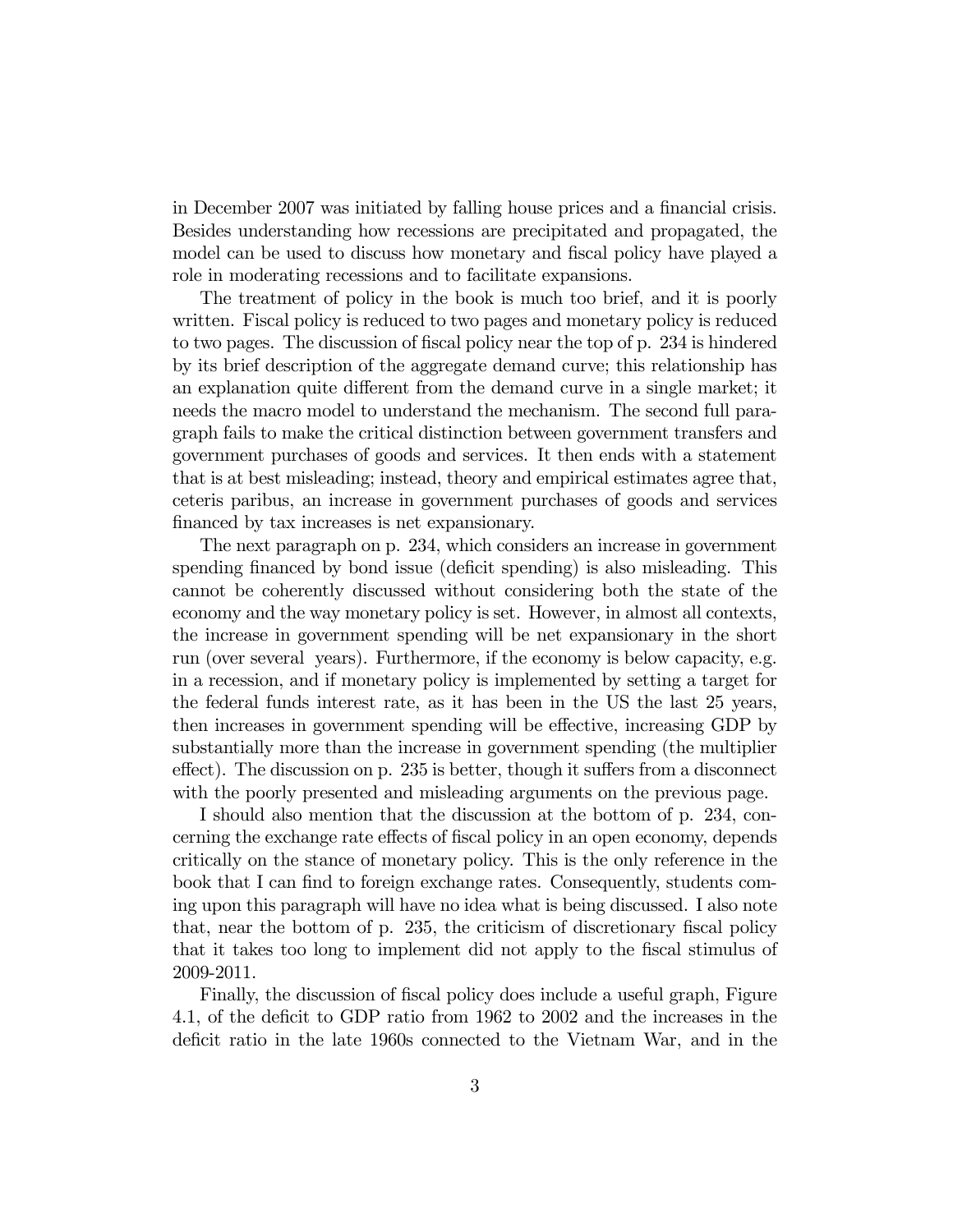1980s and 1990s resulting from tax cuts. Looking at the graph, students may wonder what the "cyclically adjusted budget surplus" is; this should be explained. Looking at Figure 4.1, students may well also wonder what turned the deficits that remained in 1992 into a surplus in 1999 and 2000. This was due to a mixture of fiscal and monetary policy known as the Clinton-Greenspan policy mix: President Clinton and the Congress tightened fiscal policy while Fed Chair Greenspan reduced interest rates. The result was a reduction of the deficit combined with a long economic boom. The details of this are important and can be clarified using the standard economic model, which this textbook fails to provide. Why does the graph end in 2002? This gives the impression that in this chapter the authors have just slapped together what they had readily available.

The discussion of monetary policy on pp. 236-7 is similarly abbreviated and poorly presented. Prior to this, pp. 213-221 is a description of the Financial Institutions. The creation of the Fed (Federal Reserve System) in 1913 is described on p. 213-4. I really think it should have been said here that the reason the Fed was set up was because of the recurrent banking panics in the 19th century that frequently roiled the economy. The Fed's remit was to stabilize the banking system and the economy as a whole.

There then follows 5 pages discussing saving, borrowing and financial investments that are available to the reader as "an individual or head of household." In my experience this extent of detail for equity and bond investing (pp. 216-8) is too much for many college students and thus will not find a receptive audience with most high-school students. Discussion of household finance for students is important — especially comments on credit-card debt along the lines given  $-$  but in general it needs to be taken slowly and kept very relevant to their current experience. The pp. 219-221 idealized account of the origin of money, with its pocketfuls and piles of IOUs, is an overly fanciful account, and the p. 221 discussion of fractional reserve banking, while compact, will likely raise many questions with students that are not answered.

I turn now to the two-page discussion of monetary policy on pp. 236- 7. This discussion is ridiculously brief, and is longer on institutional details than on the central mechanisms. Monetary policy primarily affects the economy via a change in the policy interest rate, and hence interest rates more generally, achieved via open market operations. In practice, for the last 25 years, the Fed policy instrument is setting the federal funds rate itself, rather than setting targets for money growth. More should be said concerning the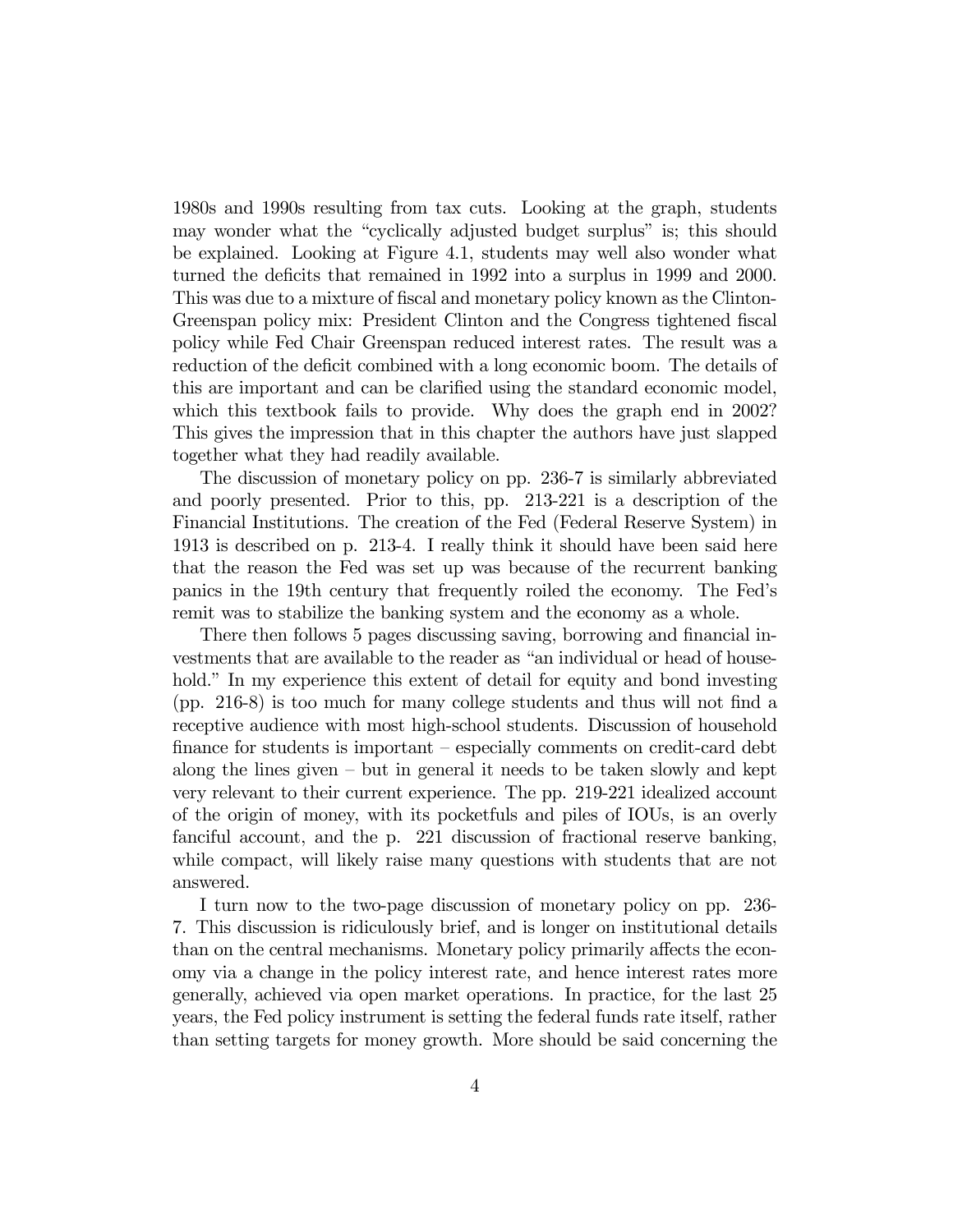channels through which interest rates affect aggregate demand.

As with fiscal policy, the impact of monetary policy cannot be sensibly discussed without considering both the state of the economy and the broader policy context. The one sentence paragraph, middle of p. 237, states: "If the supply of money and credit increases too rapidly over time, the result could be inflation." Enquiring minds would want to know when this would happen and when it would not. Instead we move on to the next paragraph, which states that "slowing the growth of the money supply can slow economic growth, increase unemployment and depress borrowing and spending." With that possibility noted, and students now wondering whether the key danger may instead be money growth that is too slow, we loop back in the next paragraph yet again to the concern that expanding the "money supply too rapidly can increase the growth of the money supply to the point that it runs the risk of creating inflation higher than 2-3%." This discussion of monetary policy creates intellectual whiplash. What is needed is to combine the standard macro model with the Phillips curve relating changes in inflation to aggregate output and the unemployment rate. These relationships can be used to discuss the appropriate combination of monetary and fiscal policy, given the state of the economy, and taking into account the trade-offs of objectives usually found in economics.

The other astounding omission, particularly from the viewpoint of a macroeconomist, is the complete lack of any discussion whatsoever of the financial crisis of 2007-8 and the resulting Great Recession. This omission is really quite incredible. The Great Recession of Dec. 2007 - June 2009 included a failure of major banks and required a vast infusion of funds from the Treasury and the Fed to keep the financial system from imploding. Many households lost their house or found it valued less than their mortgage. From October 2007 to March 2009 the Standard & Poors stock market index fell over 50%. The headline U3 unemployment rate rose to 10% during 2009. The Great Recession was followed by a long slump in GDP per capita, which did not recover its previous October 2007 peak until over  $6\frac{1}{2}$  years later. The Fed, mindful to avoid another Great Depression, reduced the policy rate to near zero by late 2008, and then embarked on a series of unconventional expansionary monetary policies, given the zero-lower bound to interest rates and the risk of deflation.

How can it be that there is no discussion in this book of arguably the worst US and global economic crisis of the last 75 years? The title page gives a publication date of September 2016. Even assuming there is a planned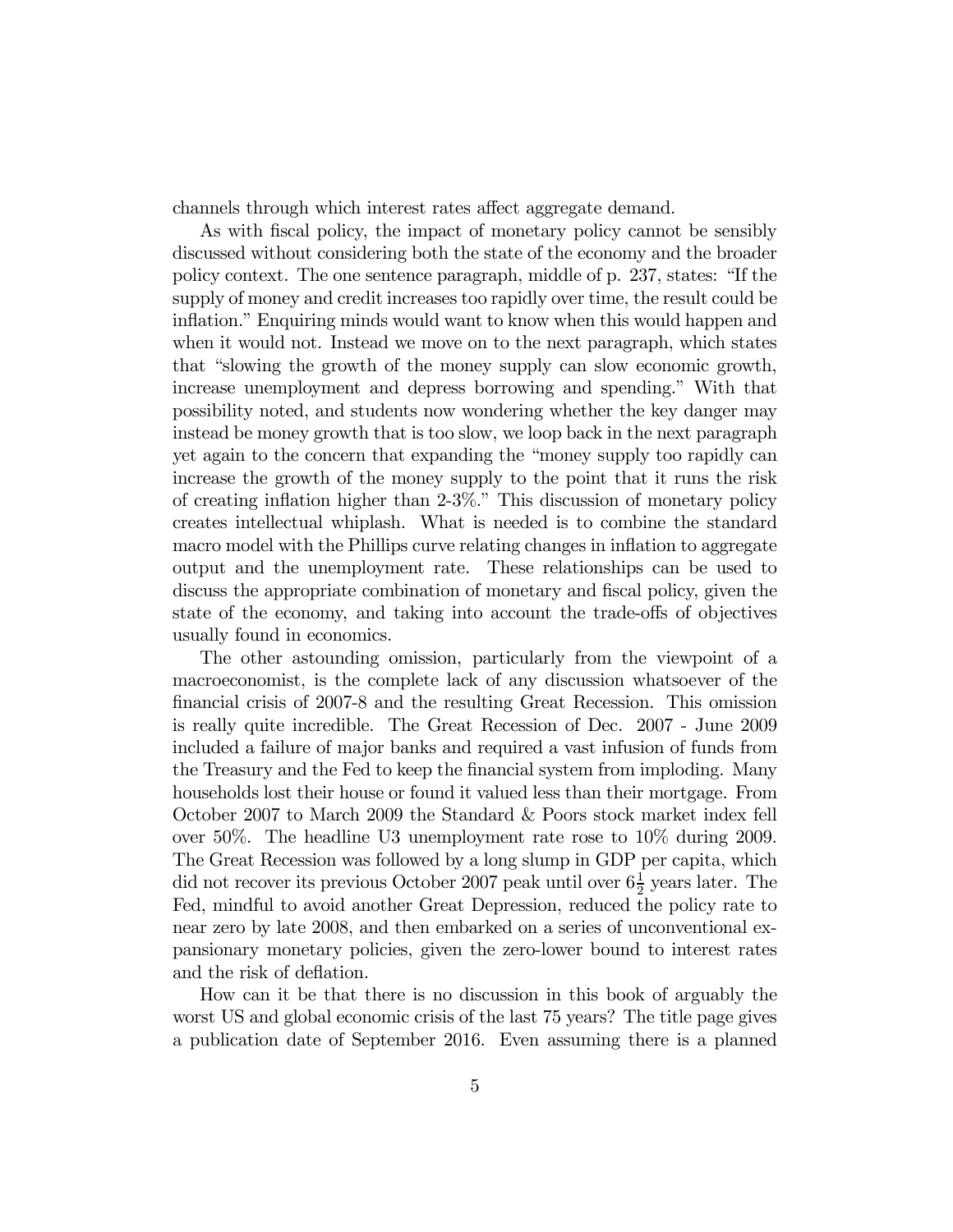revision of the textbook, the fact that there is not even a mention of these events in the 2016 version gives one no confidence that an adequate discussion or analysis would be provided in a revision, particularly given the overall weakness of the book's macroeconomic analysis. Indeed, there is an equally stunning lack of discussion by the authors of the Great Depression of the 1930s, in which the US unemployment rate rose to 25%. This textbook has no discussion or even reference to either the Great Depression or the Great Recession. Not a word. Nothing at all.

I have focussed my discussion on macroeconomics, because that is my field of study, but there are other aspects of the textbook that I also find troubling as an economist. I will restrict my discussion to several issues triggered by reading the section of the Introduction labeled "Why Economy?"

In the Introduction, as well as throughout the book, there is a framing issue, that reveals some implicit biases. On p. 4 we are asked: "What is the Economic Question?" We are told that the question is: Why is there such a thing as material progress? This is, of course, an important economic question. (Clearly there are other key economic questions as well.) "The answer" we are told, "is that there has been an explosion of trade. Trade is not only positive-sum, but also win-win." As an economist I am hard-wired to appreciate the benefits of trade, and in a market economy in which people are free to choose whether or not to make a specific trade, then both parties benefit (or, at least, neither party is made worse off, assuming they understand the consequences of the trade). And indeed the benefits of specialization (or "division of labor") are central to economics. But it is a fallacy of composition to say that therefore trade necessarily benefits everyone. For example, does reducing the barriers to international free trade benefit everyone? In principle it may or it may not. Opening markets will change wage levels, and in particular sectors wages may fall as a result, making workers in those sectors worse off. And the empirical evidence for this effect is now clear. While there are many gainers there can also be losers, and there is strong empirical evidence, for example, that manufacturing workers in much of the US suffered significantly in the 2000-7 period due to import competition.

The Introduction, p. 4, shifts to an argument against those who argue as if it were a "law of nature" to "assume society is a zero sum" game. But this is a straw man. While trade is usually "positive sum," and while at the level of a specific trade between individuals, it is usually "win-win," this does not imply that expanding trade will make everyone better off. Quite often there are those who become worse off. This rhetorical slight of hand is deeply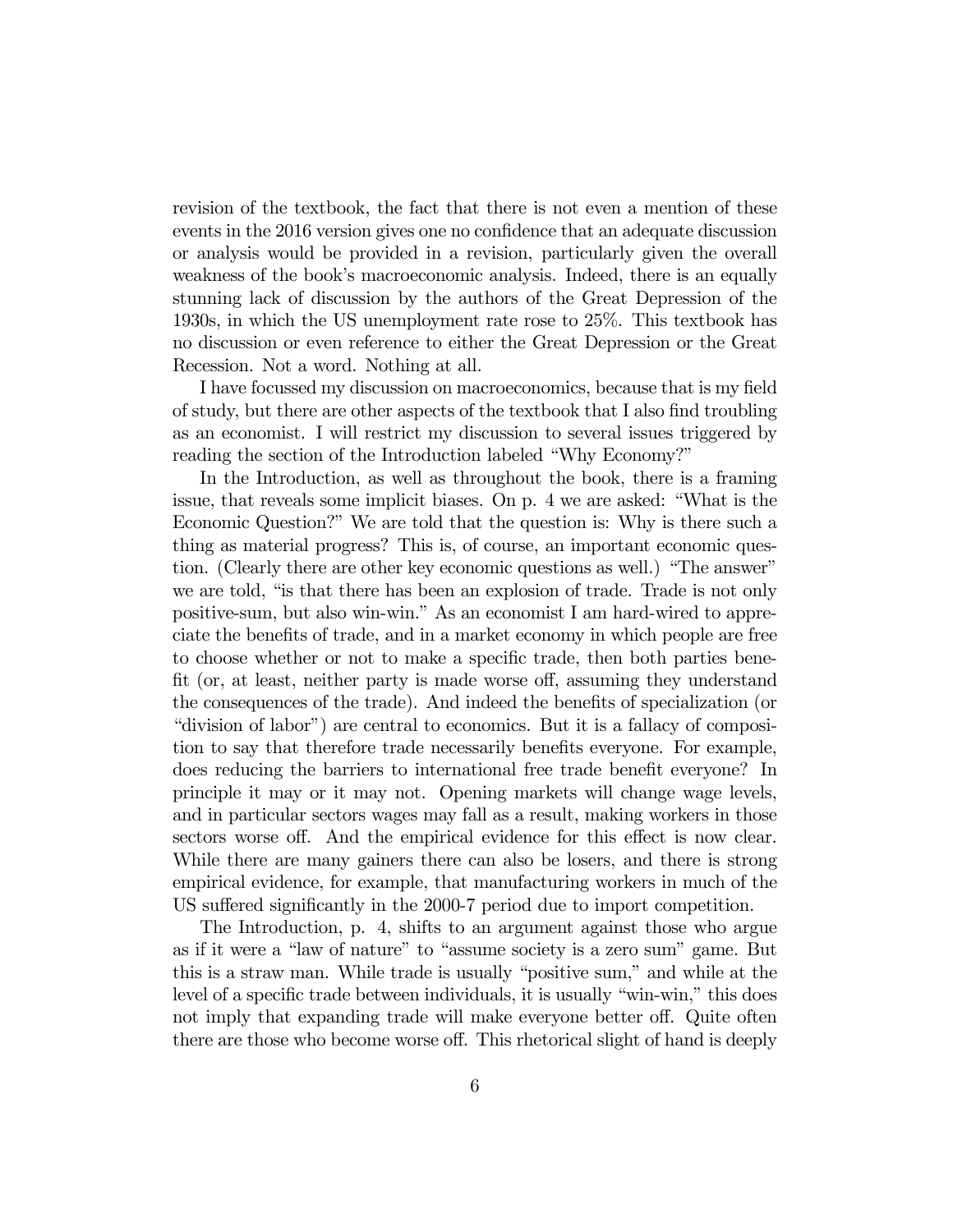concerning in a textbook, which presumably aims to develop critical thinking. While there is a statement on pp. 3-4 that "there is no guarantee that every member of society will be involved in mutually beneficial trade," the possible reasons are left vague, and the implicit message of these final two pages of the Introduction seems to be that because trade is positive sum, everyone will benefit. If not  $-$  if, for example, in another rhetorical pivot made on p. 5, life expectancy of poor people in some "places" fell while for rich people it rose — then "we would want to know why." The implicit message of this section, despite the slippery caveats, is that if you think trade can make some people worse off then most likely you are a foolish person who believes that trade is always zero-sum.

A closely related issue arises in the Section titled "Creative Destruction" (pp. 256-258). The passage correctly points out that major innovations, which eliminate jobs, typically create as many jobs as are lost. We are told, concerning the mechanization of farming, that "Particular jobs in farming were undoubtedly lost. However other jobs were created. Journalists and social commentators do not talk about the new jobs being created." I think this process is pretty well understood by most people. What surprises me about this passage is that it glosses over the adverse effects at the individual level. The tone is that since in aggregate there is (or usually is) net job creation, then there is no need for concern. This neglects the fact that, because those who lose their jobs may well have skills that have become obsolete, for those individuals this can be a life-changing experience for the worse. Surely this merits comment, and indeed it merits serious analysis: what social policies should be in place to assist those who suffer economic dislocation arising from expanded international trade or creative destruction?

Here are two other major Economic Questions that would be appropriate for the Introduction:

1. Why, in a market economy, do markets usually work well but sometimes work poorly?

2. In a capitalist economy, what determines the distribution of income and wealth. Is the degree of inequality fair? If not, what measures should be taken to reduce inequality?

Part 3 does contain some useful material on when markets can fail or work poorly. There is discussion there of how this might be corrected in the case of negative and positive externalities, though the textbook insists on emphasizing concerns about the practical difficulties of implementing what are usually called "Pigovian" taxes or subsidies. However, from the point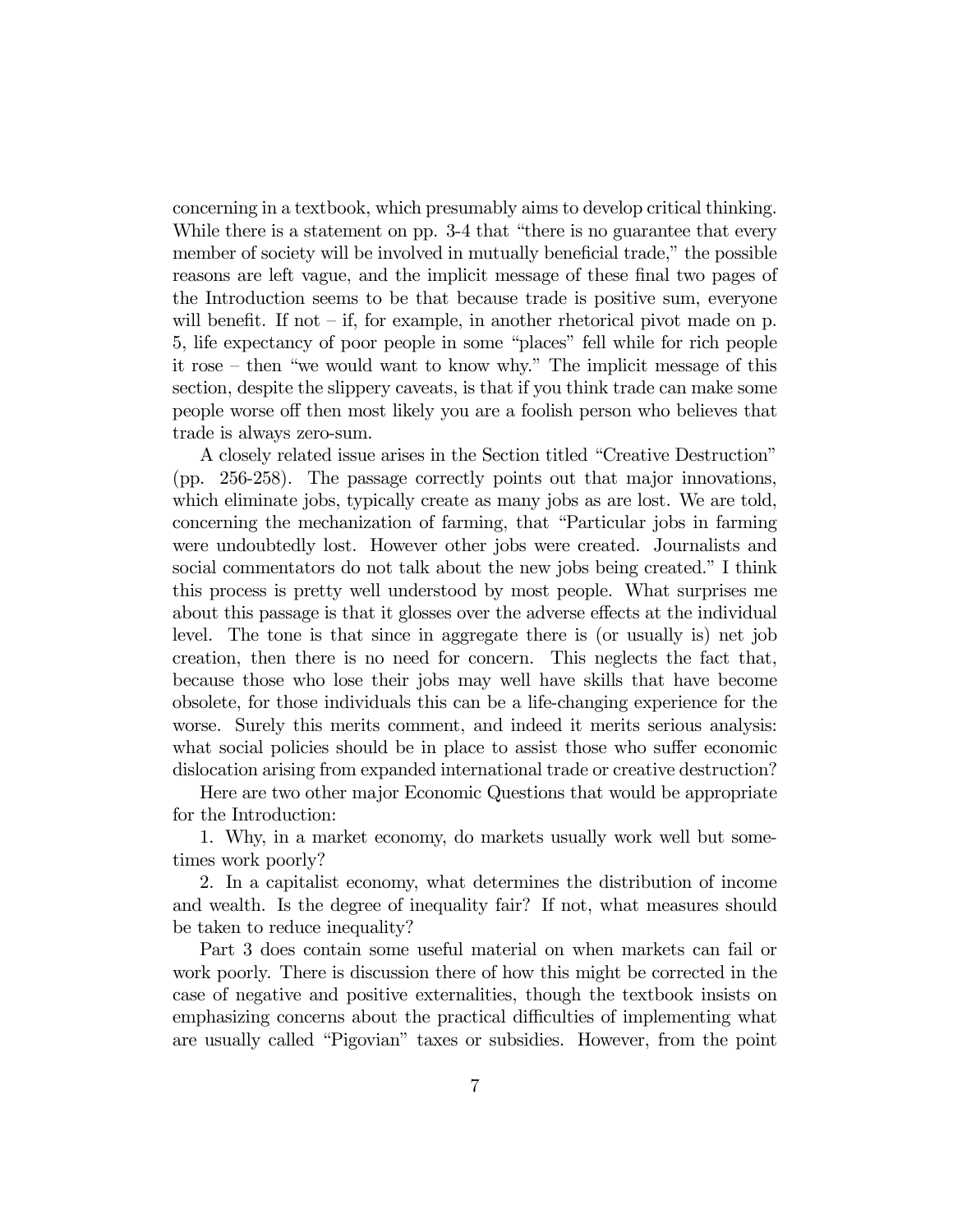of view of a textbook, especially a high-school textbook, there are two big missed opportunities here. Arguably, the biggest environmental issue of our time is climate change (or "global warming"). If the growing and now almost overwhelming scientific evidence on this is correct, then we should urgently be considering policies to reduce the negative externalities, due to carbon and methane emission, using Pigovian taxes and other public policies to foster renewable and green energy. What could be better for a high-school textbook than a treatment of the economics of climate change? Yes, bizarrely, the phrases "climate change" and "global warming" are nowhere to be found in the book. It is worth noting that one of the recipients of the 2018 Nobel Prize in Economics, William Nordhaus, received the award for his pioneering work in this area.

For an example of a positive externality, return to the issue of the reasons for material progress. Expansion of trade is only part of the story. The question of why in capitalist market economies there have been vast increases in the standard of living over the last several centuries is the focus of "growth theory," a branch of economics centering on the long-run questions connected with growth and development. The consensus view is that the rising average standard of living is not just due to division of labor and trade, nor greater exploitation of natural resources, nor the increasing capital stock due to saving and investment. While these are important, the central factor is technological progress: the development of new products and new methods of production that yield more output without using new inputs. Technological progress can take the form of major innovations or be the result of numerous incremental improvements. The advance of scientific knowledge obviously has frequently played an important role in numerous major innovations. The accumulation of human capital — education — also plays a key role as this is often necessary for exploiting technological progress.

Surprisingly, despite the book's emphasis on entrepreneurship, there does not seem to be discussion of the fact that the development of scientific and engineering knowledge, and knowledge more generally, is an example of a positive externality that clearly justifies the government subsidizing research. It is worth noting that the other recipient of the Nobel Prize in Economics in 2018, Paul Romer, developed growth theories that focused on the economic mechanisms that determine technological progress, and that he emphasized the ways in which governments should promote technological innovation. A similarly compelling argument applies to government financial support for public health.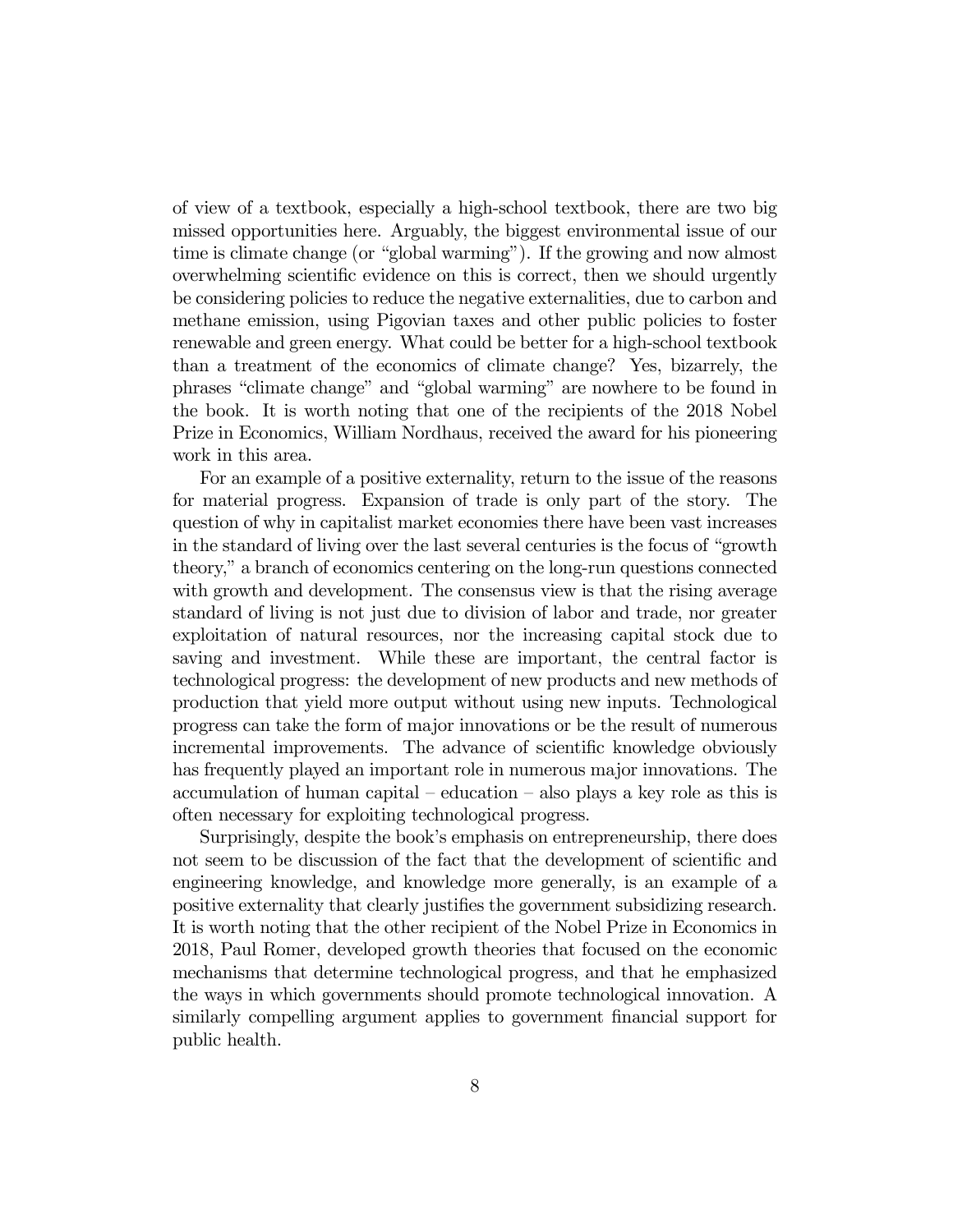The other major question I raised above is income and wealth inequality. A central feature of general equilibrium theory in economics is that the society's distribution of wealth and income is logically separate from achieving an efficient economy. Some high-income market economies have relatively equal distributions of income and wealth, while others are much more unequal. Inequality within many high-income countries is growing, and the evidence is now clear that in the US the distribution of income and the distribution of wealth have become substantially more unequal since 1980. This is true of wage inequality, but becomes particularly acute when capital income is included. Over the last ten years the increased inequality has become an issue of widespread discussion, so it is strange to see that there is no explicit discussion of this trend by the textbook. The structure of the tax system is obviously a major tool that could be used to reduce inequality. Economists in public economics, building on the theory of welfare economics and social welfare functions, have long studied this topic and the extent to which there is a significant trade-off between reducing inequality and economic efficiency. I was not able to locate a discussion of these issues anywhere in the textbook.

This appears to be a case in which the textbook has an implicit bias. In the discussion of Thomas Edison, pp. 194-5, it is hard to read the passage other than as saying that he deserved every dollar he received. Edison was a great inventor and became very rich. The textbook implicitly discusses whether he should have been taxed more in terms of whether he owed something to future generations: "Then the question becomes, did Edison, in fact, pay it forward? Did he help the next kid who comes along? And the answer is this: yes, of course, he gave something to the next kid who comes along. He gave that kid the light bulb." This is a tendentious discussion that does not attempt to address the serious policy issues about the appropriate level and progressiveness of income taxes, including the specific rates on capital income, and the rates of estate or inheritance taxes that would be appropriate for very wealthy individuals.

Finally, I find that the book in many sections has an overly "preachy" tone, with motivational passages that strike me as out of place in a textbook, and that carry with it implicit biases  $-e.g.$  the entrepreneurship section reads like a motivational talk encouraging the reader to become an entrepreneur. We are told (p. 18): "In summary, you may spend your whole working career working for someone else, and live a perfectly happy life. There is no shame in avoiding the risk of going into business for yourself." But the overall tone suggests otherwise. If you are up to the challenge, you should become an